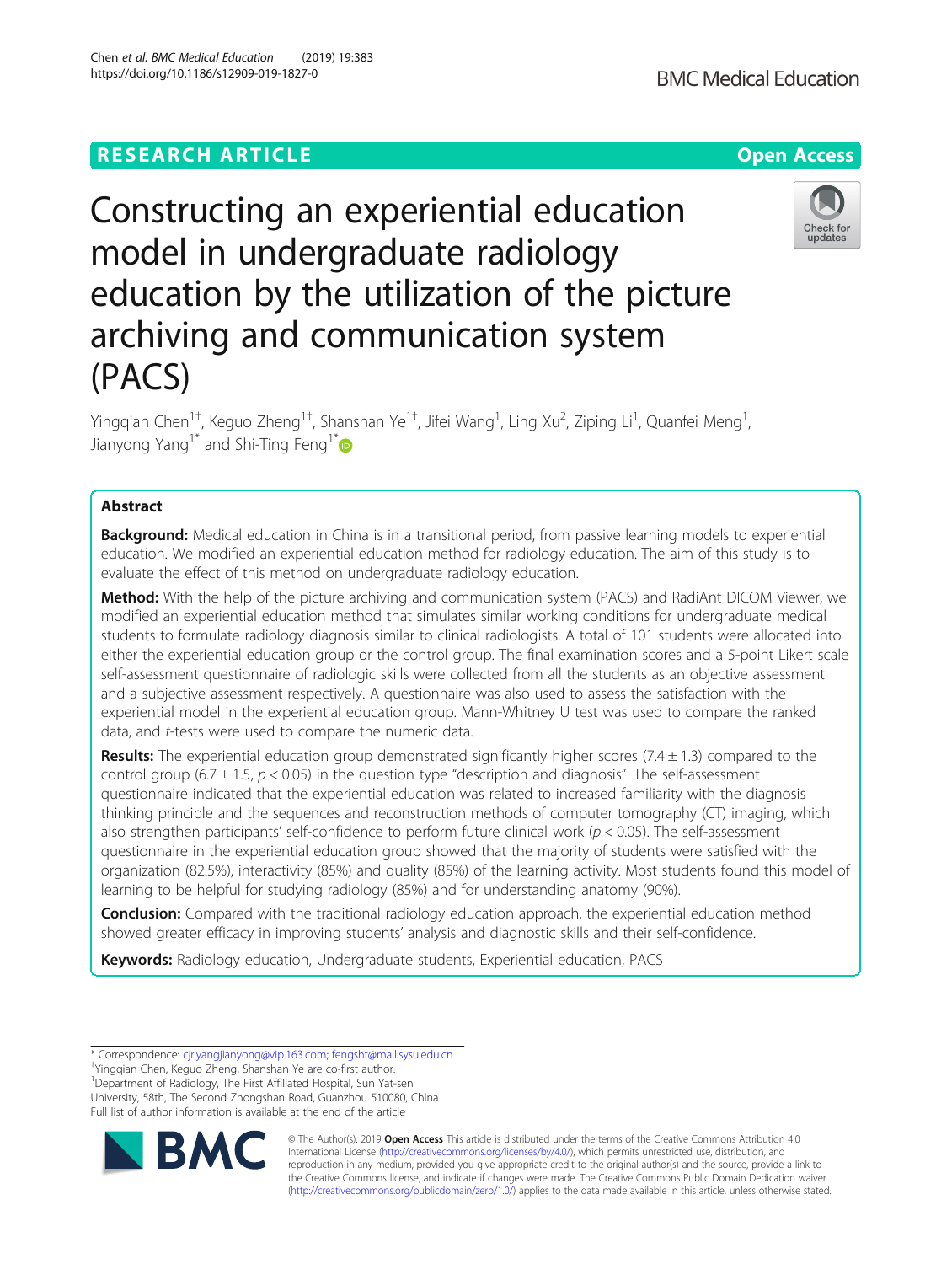# **Background**

Radiology is one of the key components in basic medical education, which serves as a bridge between anatomy and the clinic. Like the other areas of medical education, radiology education is facing a challenge of transitioning from passive learning to both interactive teaching and experiential learning [\[1](#page-6-0), [2](#page-6-0)].

As the field of radiology expanded, radiology education experienced a revolution. Doctors used to carry plain films and teach using projectors or view boxes as plain films were the main diagnostic method in Radiology during the 1970s. Since the introduction of computed tomography (CT) and magnetic resonance (MR) imaging in the late 1980s, the increase in image data volume associated with these imaging modalities led to greater demands for compatible data storage platforms. Thus, the picture archiving and communication system (PACS), which can store, retrieve, distribute, analyse and digitally process medical images, has become an indispensable tool in today's clinical work [\[3](#page-6-0)–[5](#page-6-0)]. However, limited by the hardware and software conditions, the use of PACS in radiology training has remained somewhat limited [[6,](#page-6-0) [7](#page-6-0)].

Currently, most radiology education continues to rely heavily on textbooks and traditional computer media such as PowerPoint or Word documents, both of which are lacking in student interactions [[8](#page-6-0)]. There is little chance for a medical student to read the whole images like a real radiologist in class. It is often a challenge for them to grasp the concept of 3-dimensional (3D) gross anatomy, as well as a holistic view of diseases [\[9](#page-7-0)]. As a result, some students may struggle to independently identify abnormal findings and to analyse and formulate radiologic diagnoses. Previously, only limited final-year medical students demonstrated satisfactory basic radiology interpretive skills, which urged us to look for a more effective method [\[10\]](#page-7-0).

A variety of radiology education methods have been previously reported, including problem-based learning, casebased learning, and team-based learning  $[11-13]$  $[11-13]$  $[11-13]$ . Unlike these previously studied conventional methods, under the concept of learning from experience, we modified a new experiential education method that enables students to practice radiology interpretation and diagnosis by taking on the radiologist's role in a simulated environment. The whole typical cases instead of specific layers are shown to the student by using the PACS. Students are allowed to read the whole images as well as doing some basic reconstruction freely and find out the specific image characteristics by themselves. During this process, students can access the PACS and the clinical information, integrating both clinical knowledge and 3D reconstruction ability, which is essential for formulating radiological diagnoses. It is our first time to introduce the concept of experiential education into radiology education. We try to evaluate the effect of this method on undergraduate radiology education.

# **Methods**

### Image acquisition

Raw CT and MR data were copied directly from each machine or the PACS. Data were stored in DICOM (Digital Imaging and Communication in Medicine) format, which is a standard international multi-vendor format. To protect patients' privacy, patient information was de-identified where their name and medical record numbers was removed. Digital images were then transferred into a teaching file.

# Hard- and software

Each student had a personal computer connected to the web server to download a case. The RadiAnt DICOM Viewer (version 4.0.3) was used as the teaching software. The software is user friendly, which enabled students to read images freely on their own computers.

# Subjects

All fourth year medical students with clinical medicine major (eight-year program) from the Medical School of Sun Yat-sen University were included in this study. One of three classes was randomly chosen as the experiential class and received experiential education. The control group consisted of students in the remaining two classes.

## Experiential education model

Following theoretical courses for a specific system, all students in the experiential education group and control group underwent a practical course of similar contact hours. The ratio of theoretical and practical courses is 3: 2. An average of 4–5 cases for each system, altogether 60 cases were presented to students in the experiential education group, along with the corresponding medical history, physical examination results and laboratory test results. These cases are all the typical cases of each system. For example, typical CT images of lobar pneumonia and hematogenous pulmonary tuberculosis would be chosen when teaching the respiratory system. Students were allowed to read images freely and provided image descriptions and diagnoses within approximately one hour. The software enabled students to do basic operations with the images, such as adjusting the window width and level, comparing different sequences, and performing multiple planar reconstruction (MPR) or 3D reconstruction, just as what the radiologist could do in the medical PACS system. Students have received essential training for the software to ensure the exercise. Students then shared their findings and diagnoses in open discussions. It was then the role of the lecturer and the 3 teaching assistants to guide students in making complete and detailed image descriptions and correct diagnosis. In the last session of the class, the lecturer would summarize the reading points of the cases and the knowledge points of this system.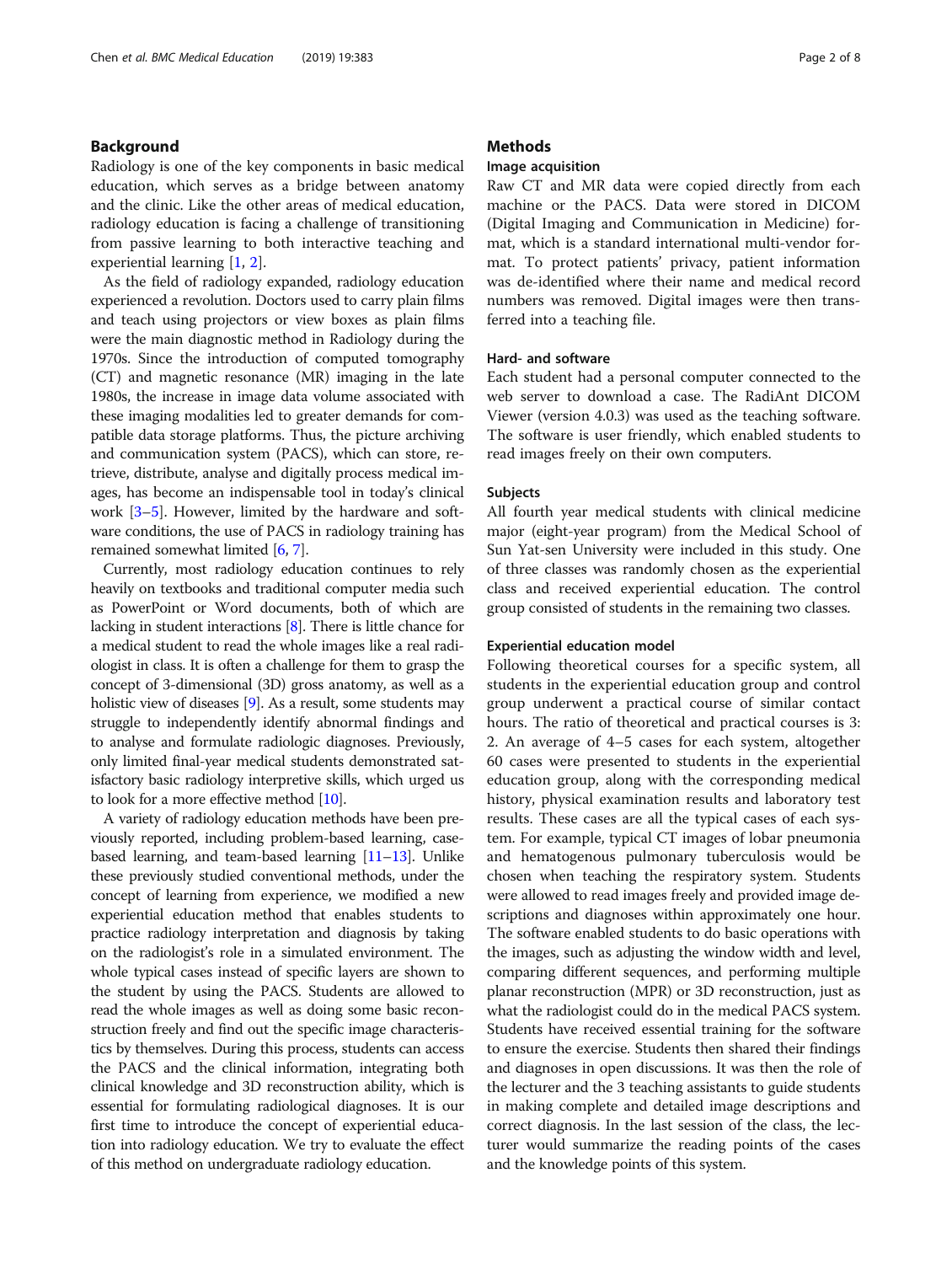Meanwhile, the students in the control group still received the teaching by reading the typical imaging layers with the traditional computer media including Power-Point and Word documents. The basic skills of reading images like the the reconstruction method and choosing the proper window width and level are taught only in theory. The students in the control group also had the opportunity to receive the guidance by the teacher if they had any questions.

## **Assessment**

After one semester of class, final examination was taken, which combining 30 multi-choice questions and 10 "image description and diagnosis" short answer type questions. The scores were collected as objective assessments. To provide a subjective assessment of radiologic skills, all of the students were invited to complete a selfassessment radiologic skills questionnaire (Additional file [1](#page-6-0)). The students in the experiential education group were also invited to complete a questionnaire assessing their satisfaction with the experiential learning condition (Additional file [2\)](#page-6-0). Both of the self-made questionnaires used a 5-point Likert scale. The questionnaire used in the study was developed for this study and has not previously been published elsewhere.

#### Data analysis

All data were analysed using the Statistical Package for Social Science (SPSS) software (version 22.0, IBM, New York, NY, USA).

The Mann-Whitney U test was used to compare ranked data between different groups. Student's t-test was used for comparison of numeric data. The significance level was set at  $p < 0.05$ .

# Results

A total of 101 students in three classes were included in this study; 40 students were enrolled in the experiential education group and 61 in the control group. All three classes were comparable in terms of students' age, gender and grade point average  $(p>0.05)$  (Table 1).

| Table 1 The age, gender and GPA of the two groups |  |  |  |  |  |  |  |  |
|---------------------------------------------------|--|--|--|--|--|--|--|--|
|---------------------------------------------------|--|--|--|--|--|--|--|--|

|                  | Experiential<br>education group | Control<br>group | Significance<br>level |
|------------------|---------------------------------|------------------|-----------------------|
| Age              | $22.56 \pm 0.68$                | $22.42 \pm 0.70$ | NS.                   |
| Gender           | 24 M/17F                        | 32 M/28F         | <b>NS</b>             |
| GPA <sup>a</sup> | $3.11 \pm 0.52$                 | $3.21 + 0.36$    | <b>NS</b>             |

NS not statistically significant

<sup>a</sup>The GPA was calculated by the rule made by the Sun Yat-sen University. The data was acquired directly from the education department of Sun Yat-sen University. The full mark is 5

### Assessment result

The final examination was attended by a total of 99 students (the other 2 student delay the exam due to personal reasons), including 38 students in the experiential education group and 61 students in the control group. There were no significant differences in baseline grade averages between the two groups (Mann- Whitney U test,  $U = 1240.5$ ,  $p = 0.614$ .

The average score of the experiential education group was  $81.5 \pm 10.3$ , which was not significantly different from the control group (79.2 ± 7.5,  $p > 0.05$ ) (Fig. [1\)](#page-3-0). However, subdomain analyses indicated a significant ( $p < 0.05$ ) difference between the scores in "image description and diagnosis" short answer type questions. The experiential education group demonstrated significantly higher scores than the control group ((7.4  $\pm$  1.3 and 6.7  $\pm$  1.5, respectively,  $p < 0.05$ ). In comparison, there were no significant differences in the scores for multi-choice questions (MCQs) between the two groups.  $(34.0 \pm 4.8)$  in the experiential education group and  $33.0 \pm 3.4$  in the control group,  $p > 0.05$ ) (Fig. [2](#page-3-0)).

# Feedback results

Responses to the Likert scale statement are presented in Tables [2](#page-4-0) and [3](#page-5-0). All experiential education group participants and 47 control participants completed the self-assessment questionnaire. In comparison to the control group, the experiential education group had increased familiarity with each of the following: the DICOM viewer, the sequences and reconstruction methods of CT imaging, the diagnosis thinking principle, and anatomy. These findings serve to strengthen students' self-confidence in their ability to perform future clinical work. (Table [2](#page-4-0)).

All 40 students in the experiential education group provided feedback via additional self-assessment questionnaire specific to the experiential education. The analysis demonstrated that the majority of students were satisfied with the organization (82.5%) and interactivity (85%) of the learning activity. Most students found this kind of learning activity to be helpful for both learning radiology (85%) and understanding anatomy (90%). More importantly, a large proportion of students (85%) found that the experiential education encouraged better personal interest in radiology, as well as satisfaction with the quality of learning (85%). (Table [3](#page-5-0)).

Many students also reported benefitting from the experiential education via the free text responses on the questionnaire.

#### **Discussion**

Traditional hands-on radiology education that continues to be used today only displays typical imaging layers rather than the whole images. While this teaching method may be useful for helping students handle typical imaging features, it may be insufficient for learning anatomy [[14](#page-7-0)].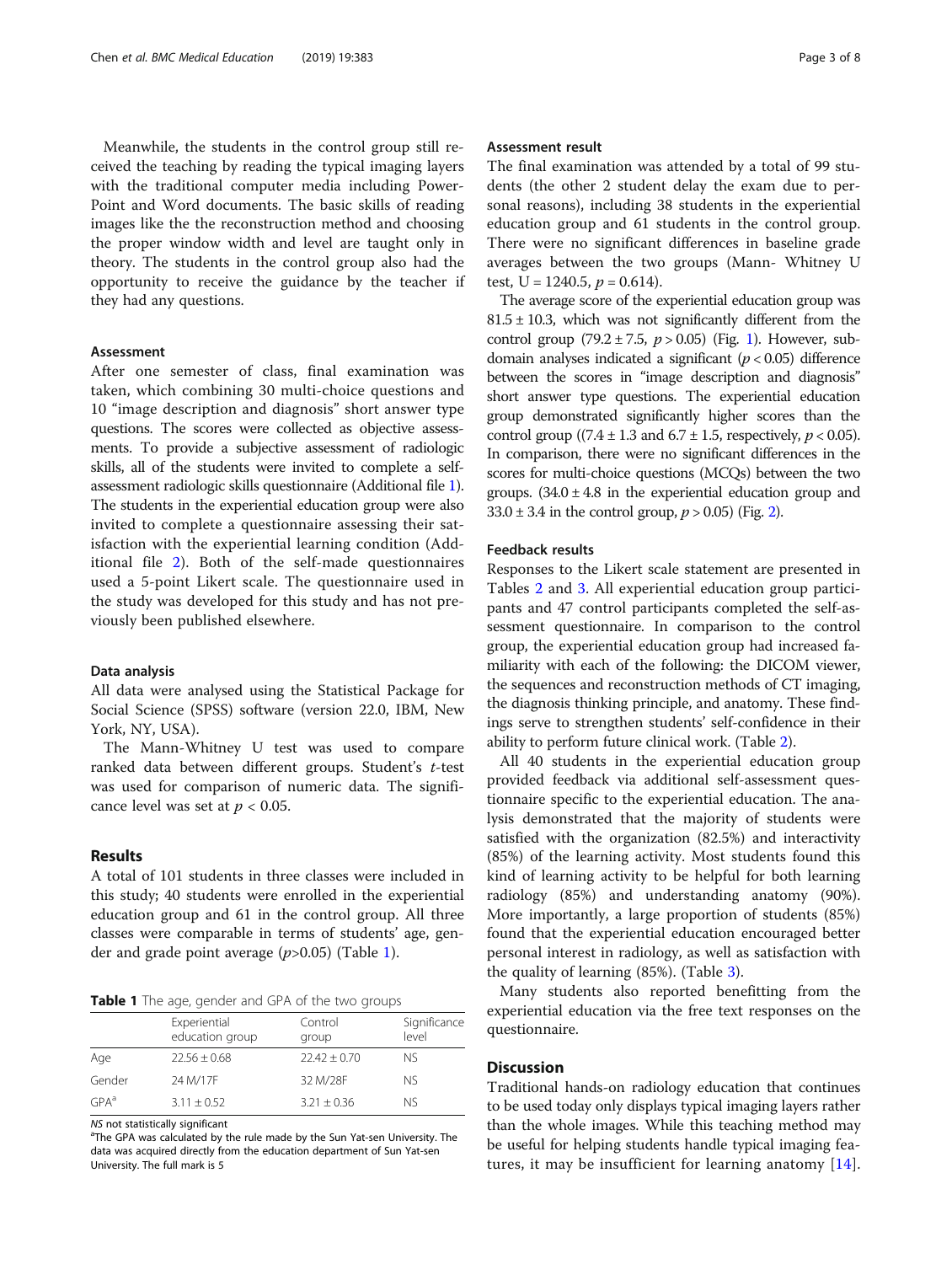<span id="page-3-0"></span>

Hence, students may remain unable to provide quality image readings when they were expected to perform independently during clinical practice [\[15\]](#page-7-0). Although a variety of radiology education models such as problem-based learning [[16](#page-7-0)] and the use of dynamic images can solve part of this problem, we believe the original working environment represents the most ideal

learning method. Thus, we have introduced the experiential education method into our radiology teaching.

The theory of experiential education was first proposed by John Dewey in 1938. He initiated the topic of experiential education in his work entitled Experience and Education. Unlike hands-on education, this educational philosophy emphasizes the process of learning through experience [\[17](#page-7-0)].

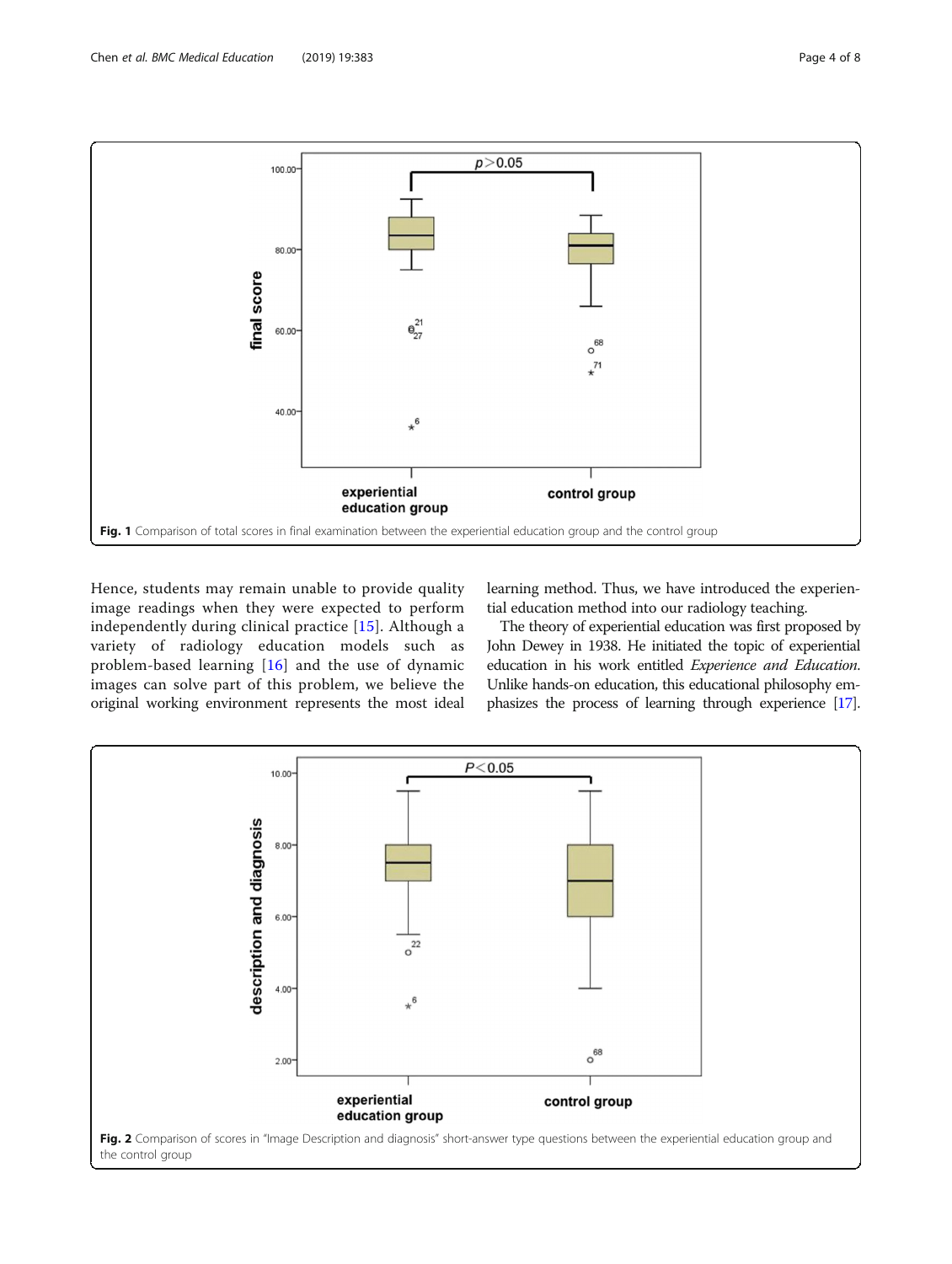<span id="page-4-0"></span>Table 2 Self-assessment Likert scale responses for the experiential education group and the control group

| Likert scale questions                                                                                           | experiential<br>education group* | control group*  | Significance leve<br>$(p$ value) |
|------------------------------------------------------------------------------------------------------------------|----------------------------------|-----------------|----------------------------------|
| 1. I am familiar with the basic functions and operations of the DICOM viewer software.                           | $3.35 \pm 0.10$                  | $2.30 \pm 0.12$ | < 0.001                          |
| 2. I am familiar with the basic CT scanning sequences.                                                           | $3.60 \pm 0.11$                  | $2.64 \pm 0.14$ | < 0.001                          |
| 3. I am familiar with the reading sequence of CT imaging.                                                        | $3.35 \pm 0.11$                  | $2.55 \pm 0.14$ | < 0.001                          |
| 4. I am familiar with the reconstruction methods of CT images.                                                   | $3.48 \pm 0.15$                  | $2.85 \pm 0.15$ | < 0.001                          |
| 5. I clearly understand how to adjust the proper window width and window level<br>for observation.               | $3.50 \pm 0.12$                  | $3.38 \pm 0.11$ | 0.004                            |
| 6. I am familiar with the density of different tissue to choose an appropriate window<br>width and window level. | $3.55 \pm 0.10$                  | $3.15 \pm 0.11$ | NS.                              |
| 7. I am familiar with the location of different organs in the cross section.                                     | $3.38 \pm 0.10$                  | $3.17 \pm 0.12$ | 0.016                            |
| 8. I am familiar with the relative location of different organs, and I can reconstruct them<br>in my mind.       | $3.20 \pm 0.12$                  | $2.77 \pm 0.13$ | NS.                              |
| 9. I have confidence in reading the CT images in the internship.                                                 | $4.35 \pm 0.10$                  | $3.89 \pm 0.14$ | 0.047                            |
| 10. I agree that using the DICOM viewer can be helpful for learning clinical imaging.                            | $4.18 \pm 0.10$                  | $3.94 \pm 0.13$ | 0.024                            |
| 11. I am interested in radiology.                                                                                | $3.23 \pm 0.17$                  | $3.15 \pm 0.11$ | <b>NS</b>                        |
| 12. I think I may become a radiologist.                                                                          | $2.95 \pm 0.13$                  | $2.85 \pm 0.13$ | <b>NS</b>                        |

NS not statistically significant

\* The average score was calculated by the following valuation: strongly agree = 5; agree = 4; neutral = 3; disagree = 2; strongly disagree = 1

Based on this educational concept, students should be responsible for their own learning. As such, students are able to acquire relative knowledge in the real world by discovering both questions and proactive solutions. This kind of learning method has the potential to motivate students' autonomy while also elevating their interest of knowledge [\[17\]](#page-7-0). Outdoor education, cooperative and environmental learning each represents different practice models of experimental education. In a sense, the intern and resident rotation is also a kind of experiential education. This educational concept is increasing in popularity at all levels of education [\[18](#page-7-0), [19](#page-7-0)].

During this study, we created an experiential education course by applying the PACS and DICOM viewer software to simulate a working environment mirroring our typical clinical work. The study results indicated the experiential education approach allows better clinical guidance necessary in assisting students to form a holistic point of view in both anatomy and pathology. Most importantly, this teaching method allows better guidance for students to develop critical thinking and systematic approach to formulate imaging interpretation and differential diagnosis, which may be partly thanks to the free inquisitive space of the experiential education mode.

Apart from objective improvement in imaging descriptions and interpretations, subjective improvements in selfconfidence were also seen from the student feedback obtained during self-assessment questionnaires. Such skills included determining the order in which to read an imaging sequence, choosing the proper window width and level, as well as the choice of the reconstruction method. That might the result affected by the intervention of the trainer during the activity as well as the open discussion training. Moreover, following the experiential courses, the experiential approach allows better interactions which encouraged better interest in radiology which is vital for the future development of radiology [[20](#page-7-0)].

Our study shows the efficacy of experiential education mode in the study of imaging anatomy. Anatomy is the basis for radiology education. In theory, reading CT and MR images is a good way to study anatomy because the contiguous scanning helps students to form three-dimensional concepts of relative locations of organs [[21](#page-7-0), [22](#page-7-0)]. It was globally concluded that imaging anatomy enhanced the quality and efficiency in human anatomy education  $[23]$  $[23]$ . However, it is hard to recognize the whole anatomical structure from a single crosssectional image, which tends to increase student confusion [[22](#page-7-0)]. Our study results provide evidence that reading a contiguous scan improves students' comprehensive understanding of anatomy. Additionally, by utilizing multiple reconstruction methods, three dimensional images are more comprehensively visualized by students, which is a finding that has also been proven by other studies [\[24\]](#page-7-0).

Much effort is needed to bring experiential education into practice. The PACS and a proper DICOM viewer represent the basic software requirements for experiential education. To protect patients' privacy, we chose to copy the DICOM data from the PACS rather than to link to the original PACS. In this way, the development of a simulation PACS for undergraduate medical education similar to that of the University of Colorado School of Medicine is an ideal method for forming a simulation software environment [[6](#page-6-0)]. In addition, teacher guidance is an especially critical element in education. At least 3 teaching assistants with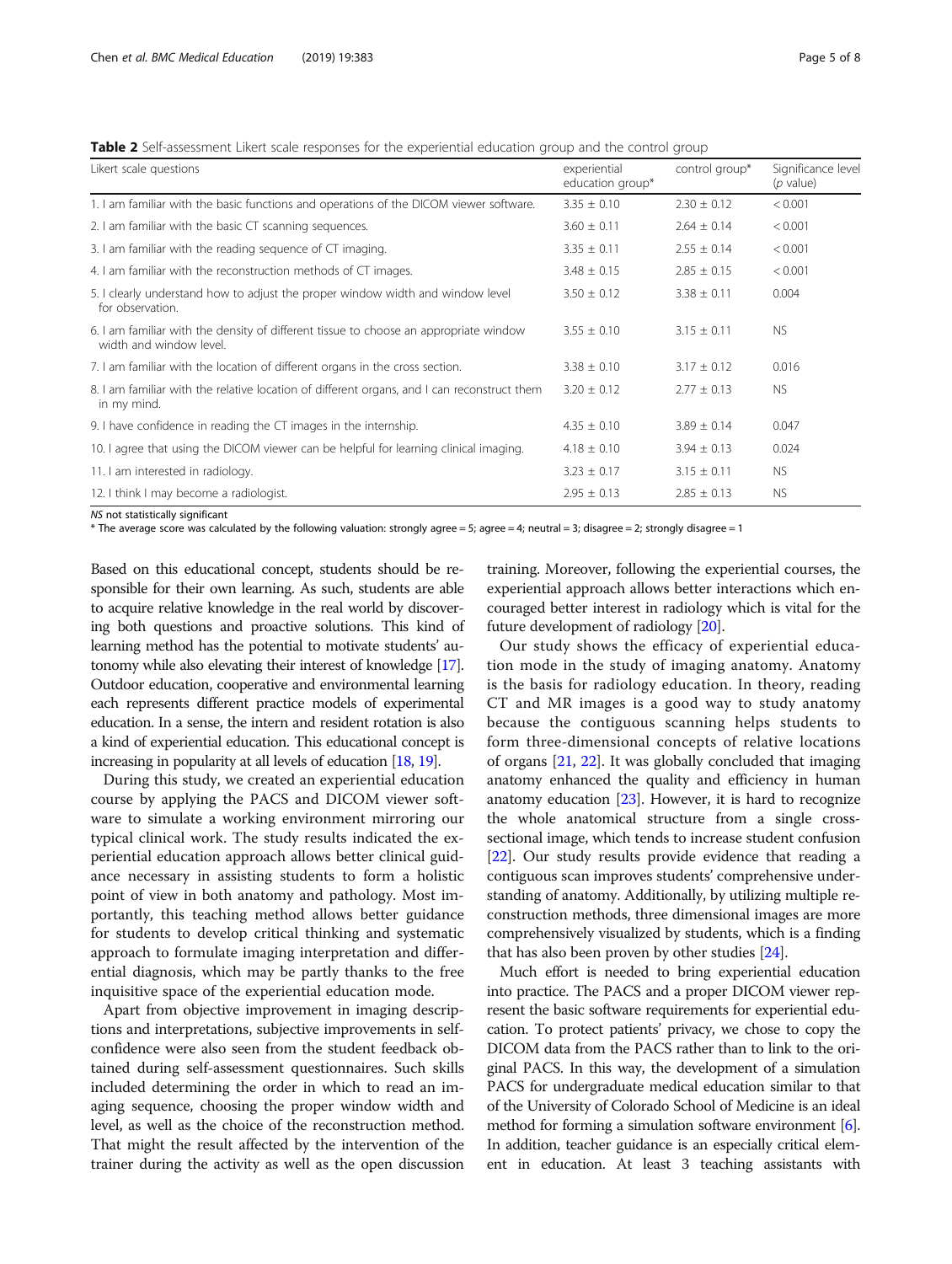| 1. The experiential education can increase my interest of radiology.                                   |                |       |                |              |                   |
|--------------------------------------------------------------------------------------------------------|----------------|-------|----------------|--------------|-------------------|
|                                                                                                        | Strongly agree | Agree | Neutral        | Disagree     | Strongly disagree |
| Number of responders                                                                                   | 11             | 23    | $\overline{4}$ | 2            | 0                 |
| Percentage of responders                                                                               | 27.5%          | 57.5% | 10%            | 5%           | 0%                |
| 2. I am satisfied with the organization of the experiential education.                                 |                |       |                |              |                   |
|                                                                                                        | Strongly agree | Agree | Neutral        | Disagree     | Strongly disagree |
| Number of responders                                                                                   | 11             | 22    | 7              | 0            | 0                 |
| Percentage of responders                                                                               | 27.5%          | 55%   | 17.5%          | 0%           | 0%                |
| 3. I am satisfied with the interactivity of the experiential education.                                |                |       |                |              |                   |
|                                                                                                        | Strongly agree | Agree | Neutral        | Disagree     | Strongly disagree |
| Number of responders                                                                                   | 9              | 25    | 5              | $\mathbf{1}$ | $\mathbf{0}$      |
| Percentage of responders                                                                               | 22.5%          | 62.5% | 12.5%          | 2.5%         | 0%                |
| 4. This kind of learning activity is easily accepted.                                                  |                |       |                |              |                   |
|                                                                                                        | Strongly agree | Agree | Neutral        | Disagree     | Strongly disagree |
| Number of responders                                                                                   | 9              | 23    | 8              | 0            | 0                 |
| Percentage of responders                                                                               | 22.5%          | 57.5% | 20%            | 0%           | 0%                |
| 5. The experiential education can consolidate my knowledge of anatomy.                                 |                |       |                |              |                   |
|                                                                                                        | Strongly agree | Agree | Neutral        | Disagree     | Strongly disagree |
| Number of responders                                                                                   | 14             | 22    | 3              | 1            | 0                 |
| Percentage of responders                                                                               | 35%            | 55%   | 7.5%           | 2.5%         | 0%                |
| 6. The knowledge is more easily accepted via experiential learning.                                    |                |       |                |              |                   |
|                                                                                                        | Strongly agree | Agree | Neutral        | Disagree     | Strongly disagree |
| Number of responders                                                                                   | 13             | 21    | 6              | 0            | $\mathbf{0}$      |
| Percentage of responders                                                                               | 32.5%          | 52.5% | 15%            | 0%           | 0%                |
| 7. The experiential learning increased my understanding of the different imageological methods.        |                |       |                |              |                   |
|                                                                                                        | Strongly agree | Agree | Neutral        | Disagree     | Strongly disagree |
| Number of responders                                                                                   | 11             | 22    | 6              | $\mathbf{1}$ | 0                 |
| Percentage of responders                                                                               | 27.5%          | 55%   | 15%            | 2.5%         | 0%                |
| 8. The experiential learning increased my confidence to face future clinical work.                     |                |       |                |              |                   |
|                                                                                                        | Strongly agree | Agree | Neutral        | Disagree     | Strongly disagree |
| Number of responders                                                                                   | 10             | 19    | 11             | 0            | 0                 |
| Percentage of responders                                                                               | 25%            | 47.5% | 27.5%          | 0%           | 0%                |
| 9. The experiential education can increase my understanding of daily work in the radiology department. |                |       |                |              |                   |
|                                                                                                        | Strongly agree | Agree | Neutral        | Disagree     | Strongly disagree |
| Number of responders                                                                                   | 15             | 19    | 5              | 1.           | 0                 |
| Percentage of responders                                                                               | 37.5%          | 47.5% | 12.5%          | 2.5%         | 0%                |
| 10. Overall, I am satisfied with the quality of this learning activity.                                |                |       |                |              |                   |
|                                                                                                        | Strongly agree | Agree | Neutral        | Disagree     | Strongly disagree |
| Number of responders                                                                                   | 15             | 19    | 6              | 0            | 0                 |

Percentage of responders 37.5% 17.5% 15% 15% 0% 0% 0% 0%

# <span id="page-5-0"></span>Table 3 The Likert scale questionnaire on learner satisfaction

standardized radiology training experience are needed in one class, as team-based discussion is a component in our experiential courses. Students need the teaching assistants to both guide image reading as well as to answer questions. Therefore, teaching assistants need specific experience working in a radiology department. Thus, we chose the junior radiology specialists as teaching assistant. Nevertheless, a shortage of teachers hinders the use of this teaching model on a wider scale, which serves as a limitation of the experiential education approach.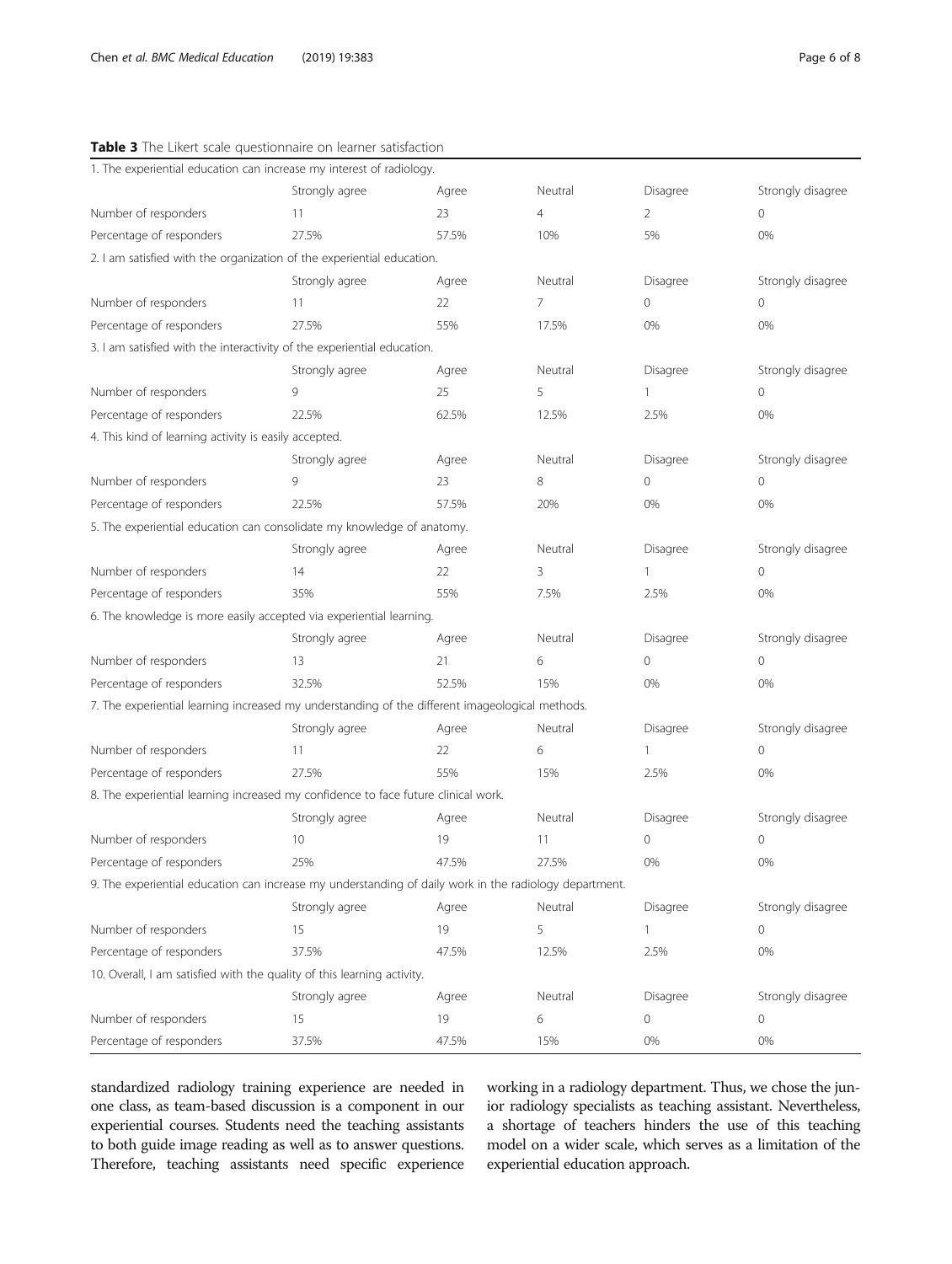<span id="page-6-0"></span>There are several limitations to the study. Firstly, due to the limited number of supervisors, the sample size was similarly limited. Secondly, this was a single centre study. Thirdly, due to the limitation of actual operation, only 47 of 61 students completed the questionnaire in the control group. Though the probability is very small, it still has a chance to lead to the bias of the result. Fourthly, though we have control the faculty and the teaching standard between the two groups, the bias caused by human factor still can not be fully avoided in practice. Fifthly, although we utilized objective evaluation measurements, this study also exposed the weakness of our evaluation system within radiology education. The study measures consisted of paper-and-pencil tests, with most questions consisting of objective items that test memory such as multiple choice questions and short answer questions. Furthermore, the subjective items that are used to test application ability are limited. Consequently, only a small part of the final exam reflected the difference between the experiential education group and the control group. Other test forms such as bedside examinations and multi-station examinations should be used in the future for better assessment of application ability [[25](#page-7-0), [26](#page-7-0)].

As stated in the students' recommendations, this model of experimental teaching can still be improved. For example, at Dartmouth-Hitchcock Medical Center, students are required to attend a radiology triage programme to work with on-call radiology residents [\[27\]](#page-7-0). Such students have reported this to be a valuable clinical learning experience, as well as a good way to relieve the workflow of residents. In our questionnaire, some students also requested to take the internship in the radiology department. This kind of programme can be brought into practice as an important aspect of experiential education. Additional forms of education, such as integrative teaching, may also be applied in future radiology education courses [\[28\]](#page-7-0).

# Conclusion

In conclusion, our study found that experiential education shows some advantages than traditional education model in improving analysis and diagnostic skills, as well as students' self-confidence. As an attempt to bring the experiential education mode into undergraduate radiology education, we hope it will pave a new way for the education evolution.

# Supplementary information

Supplementary information accompanies this paper at [https://doi.org/10.](https://doi.org/10.1186/s12909-019-1827-0) [1186/s12909-019-1827-0.](https://doi.org/10.1186/s12909-019-1827-0)

Additional file 1. Self-assessment radiologic skills questionnaire (English language version).

Additional file 2. Learner satisfaction questionnaire (English language version).

#### Abbreviations

3D: 3-dimensional; CT: Computed tomography; DICOM: Digital Imaging and Communication in Medicine; MPR: Multiple planar reconstruction; MR: Magnetic resonance; PACS: Picture archiving and communication system

#### Acknowledgments

The authors wish to thanks all the students who participated in this study.

#### Authors' contributions

YC, KZ, JY, QM and SF made substantial contributions to study conception and design and data acquisition. YC, SY, JW and ZL made substantial contributions to analysis and interpretation of the data. YC and SF made substantial contributions to drafting the document. YC, LX, JY and SF made substantial contributions to critically revising the article. All authors (YC, KZ, SY, JW, LX, ZL, QM, JY and SF) approved the final manuscript for submission.

#### Funding

This work was supported by the Teaching Quality Project of Sun Yat-sen University [grant numbers 80000–18832601]. The Grants-in-Aid just supported this study financially, and had no role in the design of the study and collection, analysis, and interpretation of data and in writing the manuscript.

#### Availability of data and materials

The datasets used and/or analysed during the current study are available from the corresponding author on reasonable request.

#### Ethics approval and consent to participate

The ethics committee of the First Affiliated Hospital, Sun Yat-sen University has approved the study. For the convenience of actual operation, verbal consent was obtained from the study participants, which was approved by the ethics committee.

## Consent for publication

Not applicable.

### Competing interests

The authors declare that they have no competing interests.

#### Author details

<sup>1</sup>Department of Radiology, The First Affiliated Hospital, Sun Yat-sen University, 58th, The Second Zhongshan Road, Guanzhou 510080, China. <sup>2</sup> Faculty of Medicine and Dentistry, University of Western Australia, Perth Australia.

### Received: 21 May 2019 Accepted: 27 September 2019 Published online: 21 October 2019

#### References

- 1. Bhogal P, Booth TC, Phillips AJ, Golding SJ. Radiology in the undergraduate medical curriculum -- who, how, what, when, and where? Clin Radiol. 2012; 67(12):1146–52.
- 2. Naeger DM, Webb EM, Zimmerman L, Elicker BM. Strategies for incorporating radiology into early medical school curricula. J Am Coll Radiol. 2014;11(1):74–9.
- 3. Forsberg D, Rosipko B, Sunshine JL. Factors affecting Radiologist's PACS usage. J Digit Imaging. 2016;29(6):670–6.
- 4. Mirsadraee S, Mankad K, McCoubrie P, Roberts T, Kessel D. Radiology curriculum for undergraduate medical studies--a consensus survey. Clin Radiol. 2012;67(12):1155–61.
- 5. Carriero A, Bonomo L, Calliada F, Campioni P, Colosimo C, Cotroneo A, Cova M, Ettorre GC, Fugazzola C, Garlaschi G, et al. E-learning in radiology: an Italian multicentre experience. Eur J Radiol. 2012;81(12):3936–41.
- 6. Restauri N, Bang TJ, Hall B, Sachs PB. Development and utilization of a simulation PACS in undergraduate medical education. J Am Coll Radiol. 2018;15(2):346–9.
- 7. Zafar S, Safdar S, Zafar AN. Evaluation of use of e-learning in undergraduate radiology education: a review. Eur J Radiol. 2014;83(12):2277–87.
- 8. Nkenke E, Vairaktaris E, Bauersachs A, Eitner S, Budach A, Knipfer C, Stelzle F. Spaced education activates students in a theoretical radiological science course: a pilot study. BMC Med Educ. 2012;12:32.